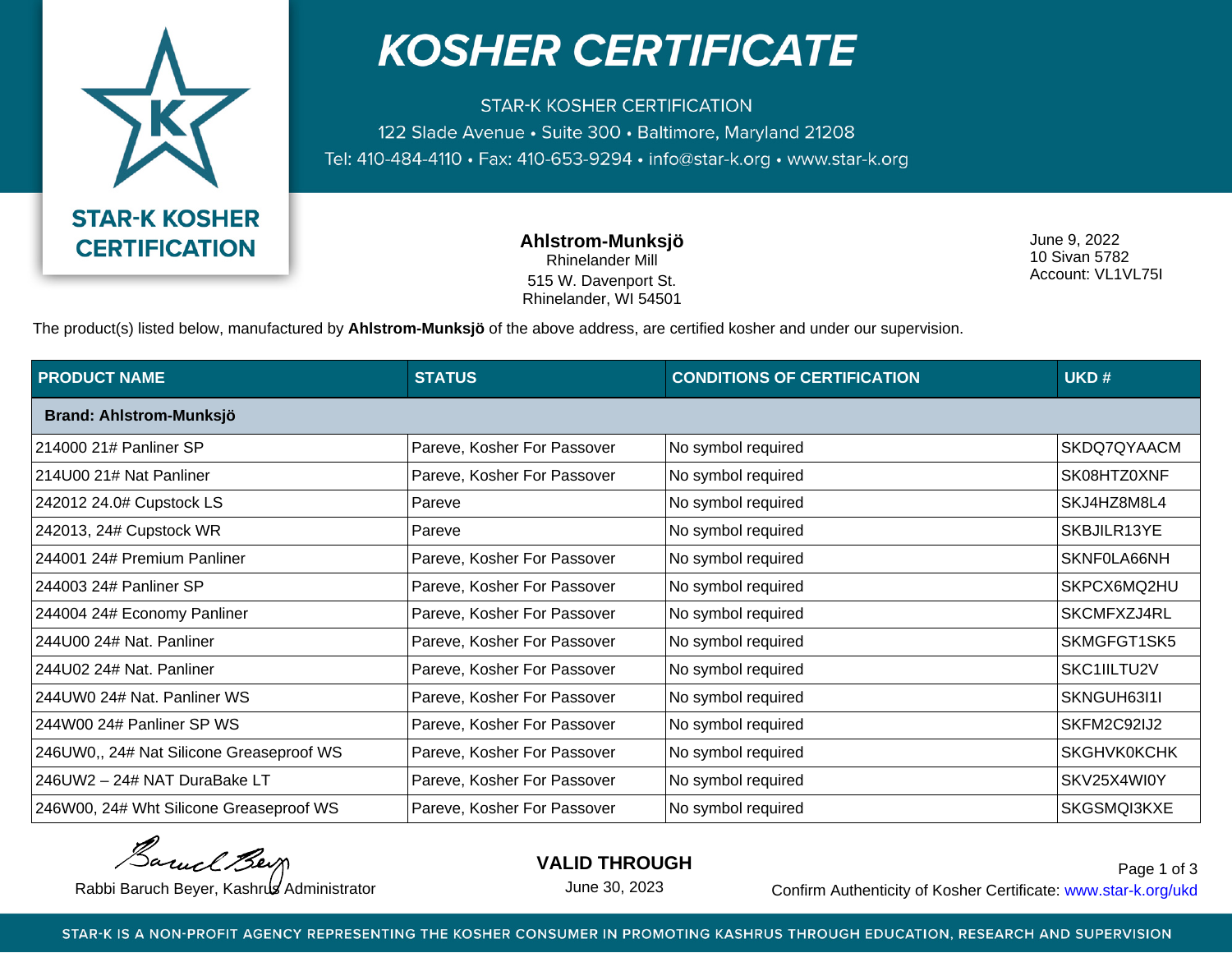

## **KOSHER CERTIFICATE**

**STAR-K KOSHER CERTIFICATION** 122 Slade Avenue • Suite 300 • Baltimore, Maryland 21208 Tel: 410-484-4110 · Fax: 410-653-9294 · info@star-k.org · www.star-k.org

> **Ahlstrom-Munksjö** Rhinelander Mill 515 W. Davenport St. Rhinelander, WI 54501

June 9, 2022 10 Sivan 5782 Account: VL1VL75I

The product(s) listed below, manufactured by **Ahlstrom-Munksjö** of the above address, are certified kosher and under our supervision.

| <b>PRODUCT NAME</b>             | <b>STATUS</b>               | <b>CONDITIONS OF CERTIFICATION</b> | UKD#               |
|---------------------------------|-----------------------------|------------------------------------|--------------------|
| Brand: Ahlstrom-Munksjö         |                             |                                    |                    |
| 251002 25# Glassine AB          | Pareve, Kosher For Passover | No symbol required                 | SKXPIG02KNC        |
| 252000 24.5# Premium Cupstock   | Pareve                      | No symbol required                 | SKR0JHYWU2N        |
| 252003 24.5# Cupstock           | Pareve                      | No symbol required                 | SK3BSHRTWD6        |
| 252012 24.5# Cupstock LS        | Pareve                      | No symbol required                 | SKKL8C3LAQX        |
| 252013 25.0# Opaque Cupstock    | Pareve                      | No symbol required                 | <b>SKKKFHRZLYU</b> |
| 252014, 24.5# Cupstock WR       | Pareve, Kosher For Passover | No symbol required                 | SK5KAB0LPFM        |
| 256UW1 24.5 Nat Durabake WS     | Pareve, Kosher For Passover | No symbol required                 | SKD3IBUU3HC        |
| 256UW2 25.2 NAT Durabake WS     | Pareve, Kosher For Passover | No symbol required                 | SKE2K644BLI        |
| 256W01 24.5# WHT Durabake WS    | Pareve, Kosher For Passover | No symbol required                 | SKXWBN13FT0        |
| 256W02 - 25.2# WHT DuraBake WS  | Pareve, Kosher For Passover | No symbol required                 | SK0IVTRFA2U        |
| 272002 27#Cupstock              | Pareve                      | No symbol required                 | SK47L3MU2II        |
| 276FW2 - 27# WHT FF DuraBake WS | Pareve, Kosher For Passover | No symbol required                 | SK5YASLER7U        |
| 282000 27.7# Cupstock           | Pareve                      | No symbol required                 | SKZU11Q08E1        |
| 302U00, 30# Nat Cupstock        | Pareve                      | No symbol required                 | SKQVSAP5B6S        |

Barnel Berg

**VALID THROUGH**

June 30, 2023

Rabbi Baruch Beyer, Kashrus Administrator **Confirm Authenticity of Kosher Certificate:** www.star-k.org/ukd Page 2 of 3

STAR-K IS A NON-PROFIT AGENCY REPRESENTING THE KOSHER CONSUMER IN PROMOTING KASHRUS THROUGH EDUCATION, RESEARCH AND SUPERVISION